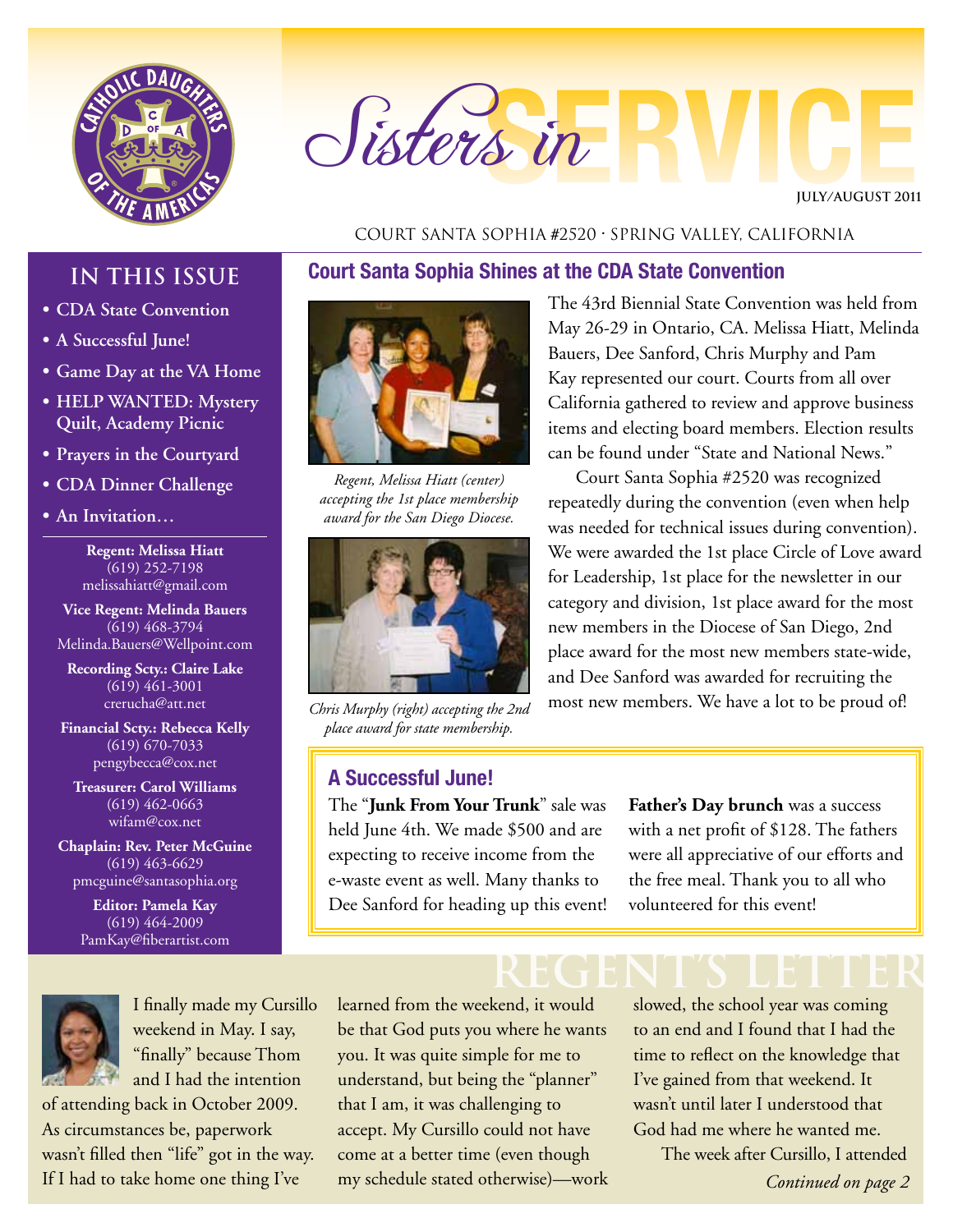### *Regent's Letter - continued from page 1*

the CDA State Convention. It was blatantly apparent that what I've learned about myself during Cursillo proved my purpose of being a member of CDA. I was able to witness our court shine at the convention when being awarded for membership, leadership and our newsletter. I couldn't have been more proud of our members and our accomplishments!

As a court, we have been focusing more on spirituality. We've held two rosaries for membership and the sanctity

of life and it was well received. We will have more opportunities to gather together in prayer and fellowship among other exciting events in the future.

I pray that all of you may one day find your place and purpose within CDA. God already has you where he wants you - now let's do something about it.

In Unity and Charity,

Meliosoffiatt

Mystery Quilt Workshop - August 6 We need your help to make this a huge success! Please step forward if you are able to serve. An overall chairperson is needed for coordinating the meals and clean up for the Mystery Quilt Workshop. Carolyn Palm volunteered to chair the breakfast portion of the day, Carol Williams volunteered to chair the dinner portion. We need a chair for the luncheon. They will need helpers to present the food and do clean up. They will also be looking

# HELP WANTED

for food donations. Each chairperson will assemble a simple menu and a time frame for workers. The overall chairperson would ideally be available for the whole day, and should not be a participant in the workshop. We will have beverages available all day long, and it would be wonderful to have a morning and afternoon snack, so the overall chairperson can work out the details. Please call Pam Kay 619-464- 2009 or Melissa Hiatt 619-252-7198 to volunteer or have questions answered.

#### Academy Picnic - August 27

We have been invited to participate in the Academy Picnic after the 4:30pm mass on August 27th. We will be having a "Plum Tree." We need donations of small kid-friendly items for prizes and three volunteers to work at the booth. We also need volunteers to wrap candies prior to the event. If you would like to help, contact Melissa Hiatt at 619-252-7198. This would be a great opportunity to spread the word and good works of our court!



# **Game Day at the Veteran's Home**

*By Diana Garra*

On June 2, a small but eager group of Catholic Daughters visited the Chula Vista Veteran's Home for a morning of interaction with some of the residents through board games. Pam Kay, Melissa Hiatt, Diana Garra and the most popular member of the group Solana Hiatt enjoyed playing Yahtzee. We had four residents join us in the fun, some participating and some watching. The morning turned out to be very competitive between residents and CDA members as we learned to master the game. They also enjoyed watching Solana's energetic antics bringing delightful smiles even to many just passing by. We definitely look forward to our next visit to the Veteran's Home.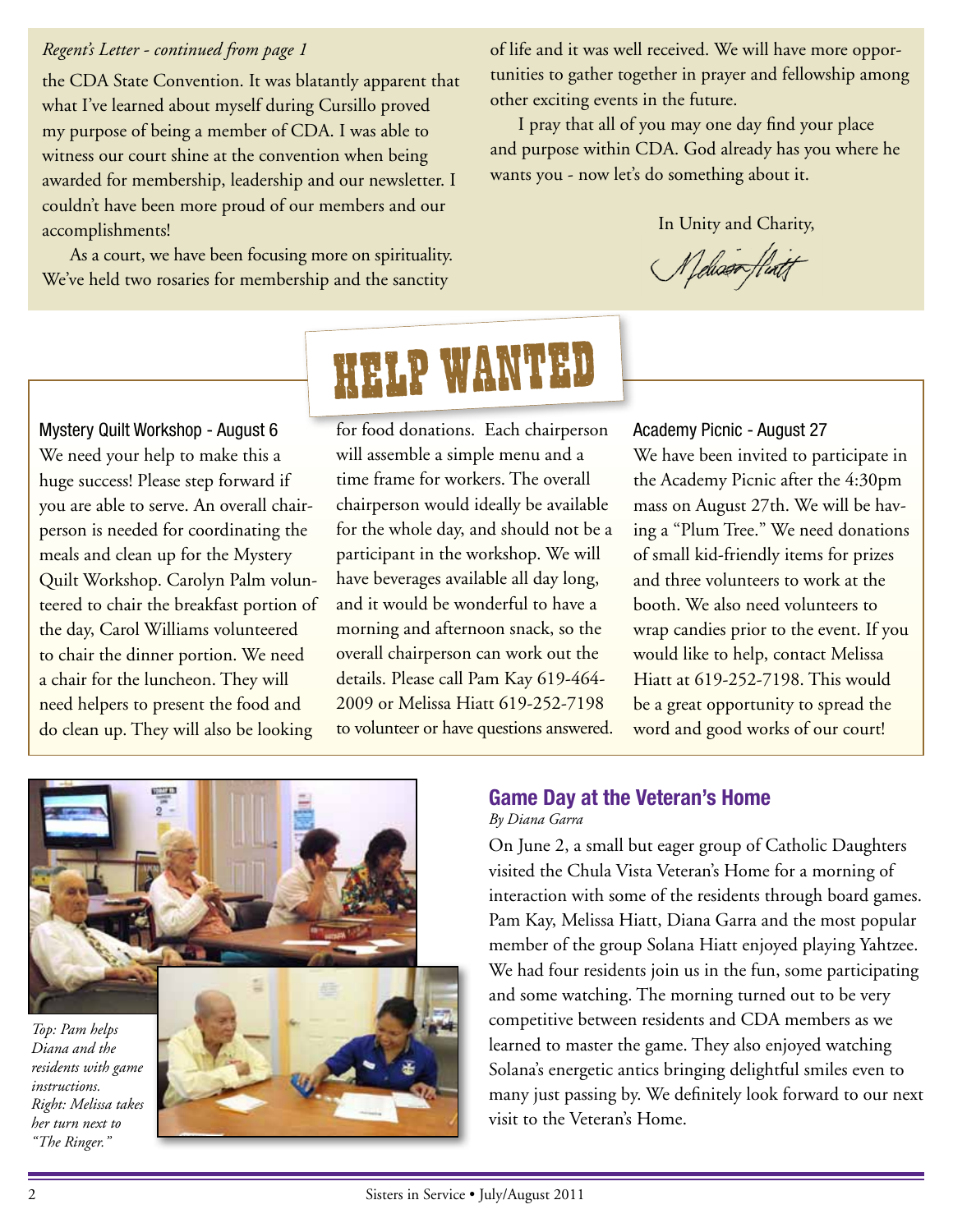# **STATE AND NATIONAL NEWS**

**Congratulations to the new CA state officers** for 2011-2013 term: State Regent - Dorothy Parillo, 1st Vice State Regent - Daphne Bernestine, 2nd Vice State Regent - Melody Ciaravino, State Secretary - Rosemarie Thompson, State Treasurer - Angel Leuschen.

**The Madonna Manor** board election was suspended due to health concerns of the current director. The current board will remain until the next election.

**National CDA Sunday** is to be observed on October 16, 2011. The theme for this year is "With God All Things Are Possible" (Matthew 19:26) as we continue to pray for justice and peace for all God's people.

It has been proposed that the suggested amounts for our **five national projects** be increased from \$15 to \$20 per project. This will help the Catholic Daughters of the Americas maintain the history of generous donations sent to the worthy causes for our National Projects.

# **Prayers in the Courtyard: Rosaries for Increased Membership and the Sanctity of Life**



The Catholic Daughters of Court Santa Sophia are putting action to our belief in intercession through our patron, the Blessed Mother. We have provided two monthly opportunities to pray the rosary for increased membership of our Court and the sanctity of life and we plan to continue this effort throughout

the year. In May and June, on Saturday morning at 8:00 AM our members met at Santa Sophia Church to pray the rosary in front of the beautiful statue of Our Lady of Mt. Lebanon. It is our sincere desire for more Catholic women to discover the joy of sisterhood and service found in CDA. After our prayer we gather on the benches in the small courtyard by the fountain and visit over coffee for a short while before moving on to our individual routines of the day. Information about future rosary mornings will be coming. Please plan on attending as your schedule allows.

# **THE CDA CHALLENGE - DINNER: IMPOSSIBLE**

Our Catholic Daughters Organization encourages us to take action in many areas outlined in our Circle of Love Program, including Life. Court Santa Sophia members are planning a dinner event to enhance our Quality of Life that will take place on Saturday, September 24 at Prendergast Hall. There is more to this event than good food. Our goals are to:

- Generate the smallest amount of waste possible at the event.
- Set an example for the church community.
- Educate our fellow parishioners about earth friendly projects.
- Make ourselves more visible in the parish.
- Carefully document what we are doing and how we are doing it, in order to earn State Court recognition and perhaps even National recognition.
- We want to have 100% of our members participate in this activity.
- We want to make some money for our projects.

All of this will require a lot of communication, so be sure to stay tuned, and more importantly, when someone calls to see how you can help, be ready with an answer.

We would like to host a "green" bazaar with items made from recycled materials. In order to get a good quantity of items ready, we will meet

once a week at the studio of Pam Kay. There is something for every skill level, and working together on a project is so much fun!

How can you help? Go through your closets and cupboards to locate unused 100% cotton garments, 100% wool garments, and colorful magazines. Call or e-mail Pam Kay with questions or to find out if an item is usable. **Come to a work party on Friday, July 22 from 1-4 p.m. at**  Pam Kay's studio. Call Pam Kay at 464-2009 and offer your knitting, crocheting or hand stitching skills. This is going to be an event that will keep people talking for a long time!